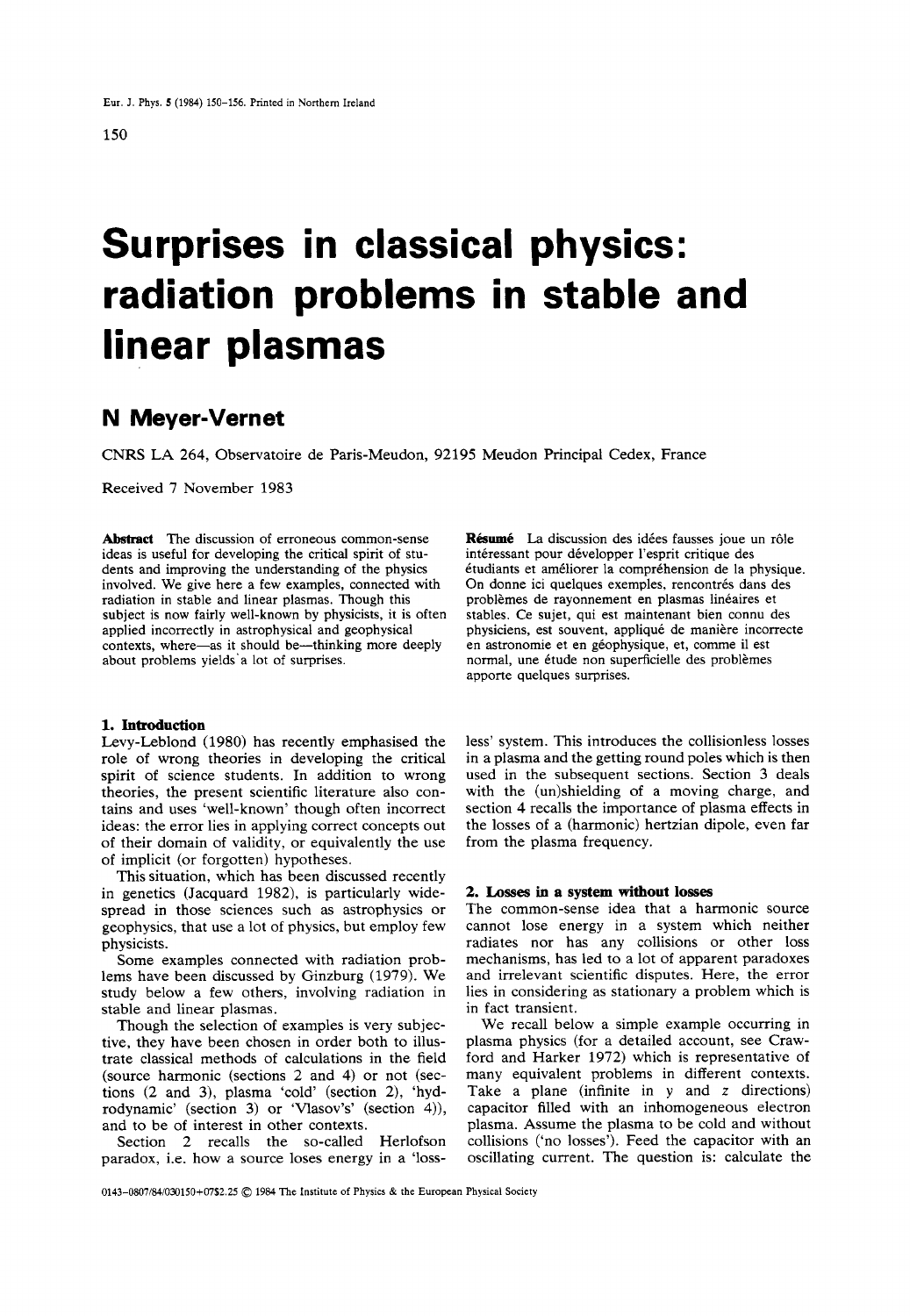losses of the source, if there are any losses.

Let  $\omega_n(x)(\omega_n = (ne^2/\epsilon_0 m)^{1/2})$  be the (angular) plasma frequency spatial variation, and the plates located at  $x = 0$ ,  $x = X$ . The cold plasma is only temporally dispersive; at frequency  $\omega$ , the local dielectric permittivity is  $\varepsilon(x) = 1 - \omega_p^2(x)/\omega^2$ . We assume that  $\varepsilon(x)$  has one zero at  $x = x_0 \in ]0, X[$ .

The naive calculation proceeds as follows. Let the driving current density be *J* (variation in  $e^{-i\omega t}$ ). The field in the plasma is

$$
E(x) = -J/[i\omega\varepsilon_0\varepsilon(x)].
$$
 (1)

Hence the resistance per surface unit

$$
R(\omega) = \text{Re}(V/J) = \frac{1}{\omega \varepsilon_0} \text{Im} \int_0^X \frac{dx}{\varepsilon(x)}.
$$
 (2)

The integral is undefined since there is a pole on the integration axis; interpreting it **as** principal value plus residue yields

$$
R(\omega) = \pm \frac{\pi}{2\varepsilon_0 |\omega'_0(x_0)|}.
$$
 (3)

This resistance poses two problems: first, its sign is undefined; second, if it represents losses, where does the energy go? This is sometimes called the 'Herlofson paradox'.

The elementary way of solving the first problem is to assume that he plasma has small losses. Introducing an effective collision frequency  $\nu$ , the equation of motion for electrons becomes  $m dv/dt = -eE - \nu mv$ ; hence the permittivity (for  $e^{-i\omega t}$  variation)  $\varepsilon_{\nu}(x) = 1 - \omega_{\rm p}^2(x)/\omega(\omega + i\nu)$ . Thus equation 2 becomes

$$
R(\omega) = \frac{1}{\omega \varepsilon_0} \int_0^x dx \frac{z(1 - \varepsilon(x))}{\varepsilon^2(x) + z^2}
$$
 (4)

where  $z = v/\omega$  and  $\varepsilon(x)$  is the permittivity for  $v = 0$ . When  $z \rightarrow 0$  the result is independent on z and equation **(4)** reduces to equation **(3)** with the + determination.

However, this does not solve the second difficulty: where does the energy go if we insist on suppressing the collisional losses?

The solution is to recognise that, contrary to what was implicitly assumed when taking a single Fourier component  $(e^{-i\omega t})$ , the problem is not stationary in the resonant region  $x \approx x_0$ : the field  $E(x_0)$  increases, even in the limit  $\omega t \rightarrow \infty$ . Thus, the energy supplied to the capacitor serves to increase its electrostatic energy.

Therefore, one must take into account the initial (or boundary) conditions, and the causality, i.e. the fact that the circuit has to be switched-on at some time, and that the perturbed quantities are zero before switch-on. The usual expeditive method is to add to  $\omega$  a small positive imaginary part, in order that e<sup>-iot</sup> represents a slow temporal growth (see Lighthill 1978). This displaces the pole from the integration axis and specifies the sign of the residue. *As* is well-known, a similar procedure can also be used in radiation problems, to yield the retarded Green functions.

Here, one can calculate the actual time variation by using a Laplace transformation. Let the source current be  $J(t) = J \sin \omega t H(t)$ , where  $H(t)$  denotes the unit-step function, and take all the perturbed quantities to be zero for  $t \le 0$ . Define, for Re  $(s) > 0$ 

$$
J(s) = \int_0^\infty J(t)e^{-st} dt = \omega J/(s^2 + \omega^2).
$$

Laplace transforming Maxwell equations and the linearised electrons' equations of motion yields, instead of equation (1)

$$
E(s, x) = \frac{J(s)}{\epsilon_0 s (1 + \omega_p^2(x)/s^2)}.
$$
 (5)

Thus, for  $t \ge 0$ 

$$
E(t, x) = \frac{1}{2i\pi} \int_{A - i\infty}^{A + i\infty} E(s, x)e^{st} ds
$$
  
= 
$$
\frac{\omega J}{\epsilon_0} \left( \frac{\cos(\omega_p(x)t) - \cos(\omega t)}{\omega^2 - \omega_p^2(x)} \right).
$$
 (6)

In equation (6), the integration contour had to be closed in the left-hand side complex plane, giving the contribution of the residues  $s = \pm i\omega$ ,  $s =$  $\pm i\omega_p(x)$ . Equation (6) yields  $E(t, x_0) = Jt \sin(\omega t)/2\varepsilon_0$ , showing linear temporal growth in the resonant region.

From equation (6), the terminal voltage is easily calculated in the limit  $\omega t \rightarrow \infty$ . The losses come from its  $sin(\omega t)$  component due to the contribution of the resonant region. This yields equation **(3)** with the + determination.

Two remarks are in order. First, the main practical effect of introducing small collisions (or another loss mechanism) into the problem, is to ensure saturation of the growing quantities: the key point is that collisions remove energy at exactly the same rate as it is provided by the source in the collisionless case. Second, in the lossless case, the result is not valid in practice for long times since the temporal growth can invalidate the linearisation of the equations.

This example is representative of many less simple radiation problems in plasmas (Crawford and Harker 1972). The most familiar one is the classic Landau damping (see for instance Stix 1962), which occurs when instead of assuming the plasma to be cold, one takes into account the particles velocities in the absence of perturbation. Then, the plasma becomes also spatially dispersive, i.e. the current at a given point does not depend only on the field at that point. The calculation of a (small-amplitude) field component (wave number **k**, frequency  $\omega$ ) in a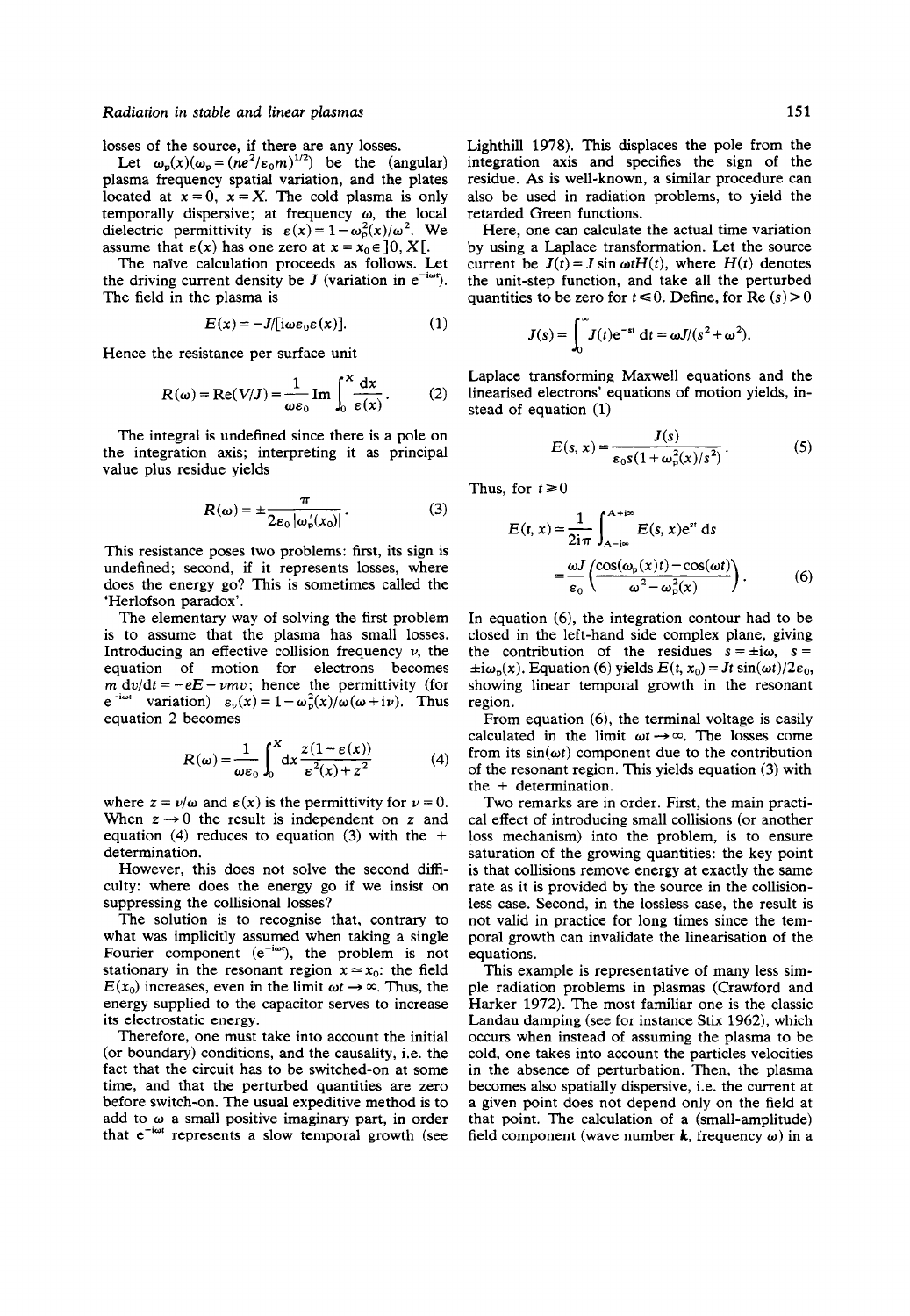homogeneous plasma, involves an integration over the particles velocities  $v$ : there is a pole at  $\omega$ - $\mathbf{k} \cdot \mathbf{v} = 0$ , which is a Cerenkov condition ensuring that the particle is at rest in the wave frame and thus interacts resonantly. The integration contour is prescribed as previously (in this context, this is called Landau prescription) yielding wave damping in a maxwellian plasma. *As* previously, the solution to the apparent paradox ('losses without losses') is that the problem is nonstationary. Actually, in the absence of collisions, the damping reverses and exhibits damped oscillations (see Davidson 1972) when the temporal growth yields linearisation breakdown.

The two cases present also an interesting historical similarity. Tonks (1931), studying the inhomogeneous capacitor problem, discarded the residue and missed the losses. Vlasov (1945), studying the homogeneous warm plasma problem, similarly discarded the residue, but was promptly and vigorously criticised by Landau (1946). Both cases have led to irrelevant disputes about the physical nature of the losses.

The form of equation (2) or equation (4), where the losses stem from an integration over a continuous network of undamped oscillators including a resonant one, appears in many different contexts. It has been used recently (Greenberg 1983) to obtain the confinement of ringlets (playing the role of the continuous set of oscillators) by a 'shepherding' satellite (the harmonic source) in planetary rings.

#### **3. Fooling the Debye shielding**

It is well-known that the perturbation due to an electric charge in a plasma is generally shielded at a distance called the Debye length. This feature corresponds to the static solution of a Klein-Gordon equation, and occurs in many other contexts. The shielding requires everal conditions which are not always completely mentioned in the textbooks (see for instance Stix 1962, Landau and Lifshitz 1981) and are sometimes forgotten in astrophysics (some examples of misapplications are quoted in Opik 1964).

In particular, the shielded field which is a solution of a static equation, is not expected to be valid for moving charges, and in fact it is not at all for suprathermal ones. To illustrate this feature, which does not appear to be widely known even today (for instance Morfill et *al* 1983), we shall calculate the force between two charges moving in an electron plasma. The result is rather basic, though it cannot-as far as I know-be found as such in the textbooks, and the calculation exhibits some interesting features typical of radiation in plasmas.

In its simplest form, the problem is the following. Let two charges  $q_1$ ,  $q_2$  located at  $z_1 = -\delta L + vt$ ,  $z_2 = vt(\delta = \pm 1)$  on the *Oz* axis, i.e. moving together with velocity  $V = v0z$  in the frame of an equilibrium electron plasma. In the linear description, the force on (say) particle 1 consists of two components. The first one is the familiar drag due to its interaction with the plasma charges (Chandrasekar 1943, Spitzer 1962, Cohen 1961, Sitenko 1967). The other one, which we shall calculate, is due to particle 2 in the presence of the plasma.

Let us try to further simplify the problem, while keeping the essentials of the physics. We cannot, as in section 2, assume the plasma to be cold, since the temperature plays a key role in the shielding. However, we shall make two main approximations. First, we shall neglect the transverse electromagnetic part of the field: this could be justified *a* poste*riori* but we shall only say here that  $v/c \ll 1$ , and also that the unshielding is due to Cerenkov radiation, which does not exist for EM waves in a plasma (without a static magnetic field), since their phase velocity is greater than c. Thus, the plasma is defined only by its longitudinal permittivity  $\varepsilon_L(k, \omega)$ . In the collisionless Vlasov description (i.e., broadly speaking, if there are many particles in a cubic Debye-length  $L_D = v_T/\omega_p (v_T = (\chi T/m)^{1/2}),$ the classic and nonrelativistic expression of  $\varepsilon_L$  is (see for instance Sitenko 1967):

$$
\varepsilon_{L}(k, \omega) = 1 + \frac{\omega_{P}^{2}}{k^{2} \nu_{T}^{2}} (1 - \phi(z) + i \pi^{1/2} z e^{-z^{2}})
$$
  

$$
z = \omega/\sqrt{2} k v_{T}
$$
  

$$
\phi(z) = 2 z e^{-z^{2}} \int_{0}^{z} e^{x^{2}} dx.
$$
 (7)

The imaginary part represents losses due to the resonant interaction (Landau damping) mentioned in section 2. Our second important approximation will be to assume  $z \gg 1$  in  $\varepsilon_L$  (note that  $z \to \infty$ yields the cold plasma used in section *2).* In other words, we shall take dispersion into account in the simplest (first order) way. Since only waves  $\omega$  =  $\mathbf{k} \cdot \mathbf{v}$  will contribute to the calculation, we expect the result to be correct if  $v/v<sub>T</sub> \gg 1$ . Developing  $\phi(z)$  up to second order in  $1/z^2$ , neglecting the small term in the numerator, and setting  $\omega \sim \omega_{\rm o}$ , in the small term in the denominator, yields

$$
(1 - \varepsilon_{\rm L})/\varepsilon_{\rm L} \simeq \omega_{\rm p}^2/[\omega^2 - \omega_{\rm p}^2 - 3k^2 v_{\rm T}^2 + \text{io sgn}(\omega)]. \qquad (8)
$$

At this order of the development, other expressions could have been chosen; the above choice permits easy calculations and is identical to that obtained by using a set of hydrodynamic equations (with an adiabatic hypothesis). (See for instance Clemmow and Dougherty 1969.)

The calculation proceeds straightforwardly as follows. The charge  $q_2$  produces the density distribution

$$
\rho_2(\mathbf{r}, t) = q_2 \delta(x) \delta(y) \delta(z - vt), \tag{9}
$$

where  $\delta(x)$  denotes the Dirac distribution.

This induces a longitudinal field in the plasma,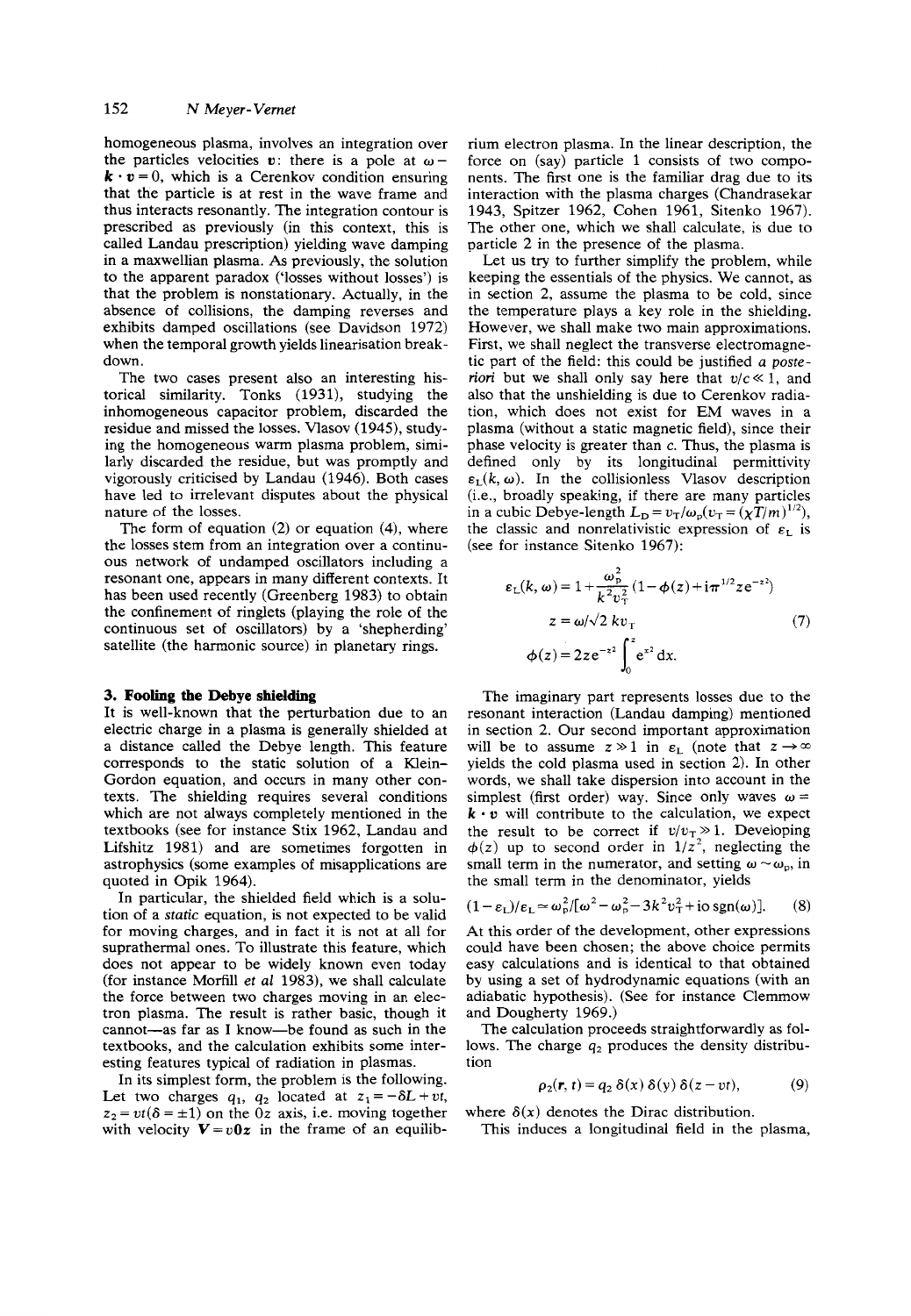# *Radiation in stable and linear plasmas*

which derives from a scalar potential, and thus satisfies, in Fourier space

$$
\mathbf{E}_2(\mathbf{k},\,\omega) = -\mathrm{i}\mathbf{k}\,\Phi_2(\mathbf{k},\,\omega) = -\mathrm{i}\mathbf{k}\,\frac{\rho_2(\mathbf{k},\,\omega)}{\varepsilon_0 k^2 \varepsilon_1(k,\,\omega)}\,. \tag{10}
$$

The corresponding force on particle 1 is thus readily obtained as

$$
\mathbf{F}_2(\mathbf{r}_1, t) = q_1 \mathbf{E}_2(\mathbf{r}_1, t) = \frac{-\mathbf{i} \mathbf{0} \mathbf{z} \, q_1 q_2}{(2\pi)^3 \varepsilon_0} \times \int d^3k \, \frac{k_z e^{-i8k_z L}}{k^2 \varepsilon_L(k, k_z v)} \,. \tag{11}
$$

Inserting equation (8) yields (with  $x = k<sub>z</sub>L$ ,  $y = k<sub>\perp</sub>L$ ,  $M = v/\sqrt{3} v_{\rm T}$ ,  $\alpha = \omega_{\rm p}L/\sqrt{3} v_{\rm T} = L/\sqrt{3} L_{\rm D}$ 

$$
\mathbf{F}_{21} = \mathbf{0} z \frac{q_1 q_2}{4 \pi^2 \varepsilon_0 L^2} \operatorname{Im} \int_0^\infty dy \, y \int_{-\infty}^{+\infty} dx \, x
$$
\n
$$
\times \frac{e^{-ix \varepsilon} [(M^2 - 1) x^2 - y^2]}{(x^2 + y^2) [(x^2 - x_0^2)(M^2 - 1) + i \cos(\pi x)]} \qquad (12)
$$
\n
$$
x_0^2 = (y^2 + \alpha^2)/(M^2 - 1).
$$

The small imaginary term in the denominator, which stems from the imaginary part of  $\varepsilon_1$ , ensures, as in section 2, that the integral be always welldefined since the poles  $\pm iy$ ,  $\pm x_0$  - io are complex. It can be integrated by residues by closing the contour in the lower (or upper) half complex planes if  $\delta$  is positive (or negative). Assume  $M>1$  (recall the approximation on  $\varepsilon_L$ ). Then  $x_0$  is real and the poles  $\pm x_0$  – io are located both inside the contour (if  $\delta$  > 0) or outside (if  $\delta$  < 0). One obtains

$$
\mathbf{F}_{21} = -0z \frac{q_1 q_2 \delta}{4\pi \epsilon_0 L^2} \int_0^\infty dy y
$$
  
 
$$
\times \left(\frac{y^2 M^2}{y^2 M^2 + \alpha^2} e^{-y} + H(\delta) \frac{2\alpha^2 \cos x_0}{y^2 M^2 + \alpha^2}\right) (13)
$$

(H denotes the unit-step function).

At small distances or dilute plasma  $(\omega_p L/v \ll 1)$ this reduces approximately to the Coulomb force. At large distances ( $\omega_p L/v \gg 1$ ), the first term disappears but the second term, which exists only if  $\delta > 0$ i.e. on the trailing charge (and  $M>1$ ) yields a force decreasing slowly with distance. The first integral can be found in (Abramowitz and Stegun 1965); the second one is calculated by transforming it into (let  $\beta = \alpha/(M^2 - 1)^{1/2}$ ,  $\gamma = \alpha/M$ )

$$
\int_{\beta}^{\infty} dy \, y \frac{\cos y}{y^2 - \gamma^2} = \frac{1}{2} \left( \int_{\beta - \gamma}^{\infty} du \, \frac{\cos(u + \gamma)}{u} + \int_{\beta + \gamma}^{\infty} du \, \frac{\cos(u - \gamma)}{u} \right).
$$

One finds

$$
\mathbf{F}_{21} = -0z \frac{q_1 q_2 \delta}{4\pi\epsilon_0 L^2} (1 + \gamma^2 [\cos \gamma \text{ Ci}(\gamma) - \sin \gamma(\pi/2 - \text{Si}(\gamma))] - \gamma^2 H(\delta) \{ [\cos \gamma \text{ Ci}(\beta - \gamma) + \sin \gamma(\pi/2 - \text{Si}(\beta - \gamma))] + [\ ]_{\gamma \to -\gamma} \}.
$$
 (14)

(10) If  $\gamma = \omega_p L/v \gg 1$ , equation (14) reduces to

$$
\mathbf{F}_{21} \approx \mathbf{0} \mathbf{z} H(\delta) \frac{q_1 q_2 (M^2 - 1)^{1/2}}{2\sqrt{3} \pi \epsilon_0 L L_{\text{D}}} \times \sin[\omega_{\text{p}} L / (\sqrt{3} \ v_{\text{T}} (M^2 - 1)^{1/2})]. \tag{15}
$$

Thus, at large distances, the Coulomb field of the suprathermal moving charge  $q_2$  is shielded only at the front; at the back, it is replaced by an oscillating field varying inversely with distance and generally larger than the Coulomb field. This field corresponds to the Cerenkov emission of plasma waves in a cone of half-angle  $sin^{-1}(1/M)$  trailing the particle (see for instance Cohen 1961, who uses a different and instructive method, but does not calculate explicitly the electric field).

Note that, owing to the term  $H(\delta)$ , one has  $F_{21} \neq -F_{12}$ , which may seem surprising at first sight; actually this is not a surprise since the interaction involves not only particles 1 and 2 but also the plasma.

The same method can be used (see Sitenko 1967) to calculate the well-known drag acting on (say), particle 1, in the plasma, independently of particle 2, (set  $q_2 = q_1$  and  $L = 0$  in equation (11)). In this case, the integral diverges (logarithmically) for large  $k$ ; the convergence is restored by taking account of a finite size *R* of the charge and/or noting that the Vlasov framework neglects the close interactions and thus becomes invalid for distances smaller than  $b \sim q^2/4\pi\epsilon_0 KT$ ; practically this cuts the integral at  $k_{\text{max}} \sim \text{Min}(1/R, 1/b)$ .

Finally, we note that in practical applications, the charges often move suprathermally with respect to the ions rather than the electrons. Then the contribution of the former to the dielectric permittivity must be taken into account, yielding similar effects. One should also be careful to ensure that the linear approximation holds, and that the nonelectromagnetic interactions between the moving body and the plasma (for instance binary collisions) can be neglected: this limits in particular the body's size and charge. Thus it is not too surprising that the above results cannot be applied to spacecraft (see Laframboise 1966).

## **4. Plasma effects on antenna losses far from the plasma frequency**

That plasma effects can be neglected when calculating the high-frequency losses of a source, is a widespread idea which has led occasionally to erroneous results in astrophysics and geophysics (some examples are quoted in Meyer-Vernet 1981). The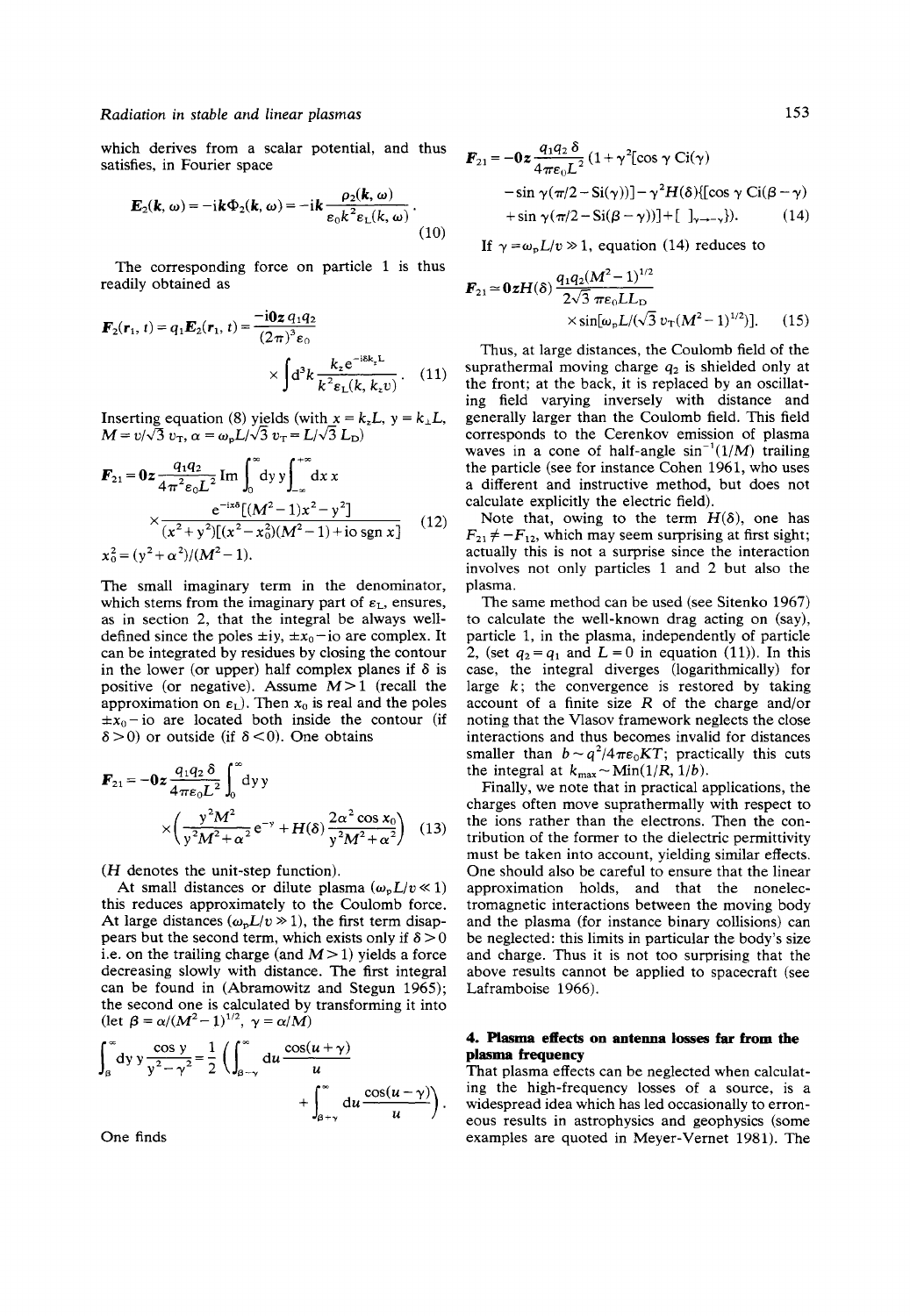simple-minded justification is that only electromagnetic waves matter, since plasma waves are heavily Landau damped far from the plasma frequency.

However, in many cases the source loses much more energy in the form of (damped) plasma waves or fluctuations than in electromagnetic waves. Though the former energy is absorbed in the plasma and thus not observed at a distance, it is important in the source energy balance.

We study below such a simple situation. Consider a small hertzian dipole antenna, at rest in an isotropic homogeneous equilibrium electron plasma, assumed to be described by the (collisionless) linearised Vlasov framework. The problem is defined by the following quantities:  $L =$  dipole halflength,  $\pm q$  = dipole oscillating charges,  $\omega$  = angular frequency,  $\omega_p$  and  $v_T$  as in previous sections. We assume  $\omega \gg \omega_p$  and  $\omega L/v_\text{T} \ll 1$ . The latter inequality ensures that the antenna length is small with respect to all the relevant wavelengths (the so-called dipole approximation). By electron plasma, we mean, as in previous sections that the ions act as a uniform static background. (It is important to note that, contrary to a common belief, this hypothesis can be invalid even when  $\omega \gg \omega_p \gg \omega_{pi} =$  $(m/m_i)^{1/2}\omega_p$ , where  $m_i$  is the ion mass, as discussed below).

The power radiated by the antenna consists of two components. One is the well-known contribution of electromagnetic waves

$$
\bar{P}_{\text{EM}} = \frac{q^2 \omega^4 L^2}{3 \pi \epsilon_0 c^3} [1 + O(\omega_p^2/\omega^2)] \tag{16}
$$

where plasma effects are negligible at the order  $\omega_p^2/\omega^2$ . Note that the electrons' temperature does not enter in this expression; this is no surprise since the phase velocity of electromagnetic waves is larger than **c,** so that there is no plasma particle with a similar velocity which could (Landau) damp the waves.

The other contribution comes from (Landau damped) plasma waves or fluctuations. Since it cannot be found in the textbooks, and since some well-known papers (see for instance Birmingham *et al* 1965) seem to suggest that it is negligible except for  $\omega \sim \omega_{\rm p}$ , it is useful to recall its derivation (see Meyer-Vernet **1983).** The (harmonic) source charge distribution is

$$
\rho(\mathbf{r}) = q \delta(y) \delta(z) [\delta(x - L) - \delta(x + L)] (e^{-i\omega t}).
$$
 (17)

It induces a (harmonic) longitudinal field in the plasma  $E<sub>1</sub>(r)$  given as in equation (10) of section 3. The corresponding time-averaged power-loss is

$$
\bar{P}_{L} = -\frac{1}{2} \int d^{3}r \mathbf{E}_{L}(\mathbf{r}) \cdot \mathbf{J}(\mathbf{r})
$$

$$
= -\frac{1}{2(2\pi)^{3}} \text{Re} \int d^{3}k \mathbf{E}_{L}(\mathbf{k}) \cdot \mathbf{J}(\mathbf{k})^{*} \quad (18)
$$

where  $J(r)$  denotes the source current distribution (which satisfies, in Fourier space  $\mathbf{k} \cdot \mathbf{J}(\mathbf{k}) = \omega \rho(\mathbf{k})$ ). This yields:

$$
\bar{P}_{\rm L} = -\frac{\omega}{2(2\pi)^3 \varepsilon_0} \operatorname{Im} \int \mathrm{d}^3 k \frac{|\rho(\mathbf{k})|^2}{k^2 \varepsilon_{\rm L}(k,\,\omega)} \qquad (19)
$$

 $\varepsilon_L(k, \omega)$  is written in equation (7), and in the present section, it is neither useful nor *a* **priori** justified to approximate it as in section **3.** Indeed, we remark that, since  $\omega/\omega_p \gg 1$ ,  $|\varepsilon_L| \sim 1$  in the relevant part of the integral (19) (since whenever  $|\epsilon_L| \neq 1$ , the integrand is exponentially small). The remaining terms can be easily integrated, yielding:

$$
\bar{P}_{\rm L} = \frac{4q^2 L^2 \omega^2 \omega_{\rm p}^2}{(2\pi)^{3/2} \epsilon_0 v_{\rm T}^3} G(\sqrt{2} \omega L/v_{\rm T})
$$
\n
$$
G(x) = \frac{1}{x^2} \int_0^{\infty} dz \, z \bigg( 1 - \frac{\sin(x/z)}{x/z} \bigg) e^{-z^2}.
$$
\n(20)

For  $x \ll 1$ ,  $G(x) \sim -(Ln x)/6 + 0.17$ ; thus

$$
\vec{P}_{\rm L} \simeq \frac{q^2 L^2 \omega^2 \omega_{\rm p}^2}{3\sqrt{2} \pi^{3/2} \epsilon_0 v_{\rm T}^3} \left[ \text{Ln} / (v_{\rm T} \sqrt{2} \omega L) + 1 \right] \tag{21}
$$

 $(\omega L/v_\text{T} \ll 1)$ . Hence, the contribution of plasma effects satisfies approximately:

$$
\bar{P}_{\rm L}/P_{\rm EM} \sim (2\pi)^{-1/2} (\omega_{\rm p}/\omega)^2 (c/v_{\rm T})^3. \tag{22}
$$

Therefore, in order to neglect plasma effects on the high-frequency dipolar power-loss  $(\omega L/v_\text{T} \ll 1)$  one should have  $\omega/\omega_p \gg (c/v_T)^{3/2}$ . (It is worth noting that, if one has not only  $\omega L/v_T \ll 1$ , but also  $\omega L/v_{\text{T}i} = (m_i/m)^{1/2} \omega L/v_{\text{T}} < 1$ , then the ion contribution cannot be neglected and  $P<sub>L</sub>$  is multiplied by  $(m<sub>i</sub>/m)^{1/2} \gg 1$  (see Meyer-Vernet 1983); though not widely known, this fact is not surprising, since the inequality ensures that the ions can have the same velocity as the bulk of the emitted waves, which satisfy mostly  $\omega/k > \omega L$ ).

Remembering our high-frequency hypothesis (hence our approximation for  $|\epsilon_{\text{L}}|$ ), it comes rather as a surprise that equation **(21)** is also approximately correct below (and even near) the plasma frequency, provided the dipole approximation still holds. Let us prove this result for  $\omega/\omega_p \ll 1$  (assuming that the conditions for neglecting the ion motion are yet satisfied). Then, equation **(7)** can be approximated by its low-frequency limit:

$$
\operatorname{Re}\,\varepsilon_{\rm L}(k,\,\omega) \sim 1 + 1/k^2 L_{\rm D}^2.\tag{23}
$$

**(As** is well-known, Fourier transforming equation (10) with this expression for  $\varepsilon_L$  gives the Debye shielding.) The power-loss is now given by an expression similar to equation **(20)** where G is replaced by:

$$
F(x) = \frac{1}{x^2} \int_0^{\infty} dz \ z \left( 1 - \frac{\sin(x/z)}{x/z} \right) \frac{e^{-z^2}}{(1 + 2\omega_p^2 z^2/\omega^2)^2} . \tag{24}
$$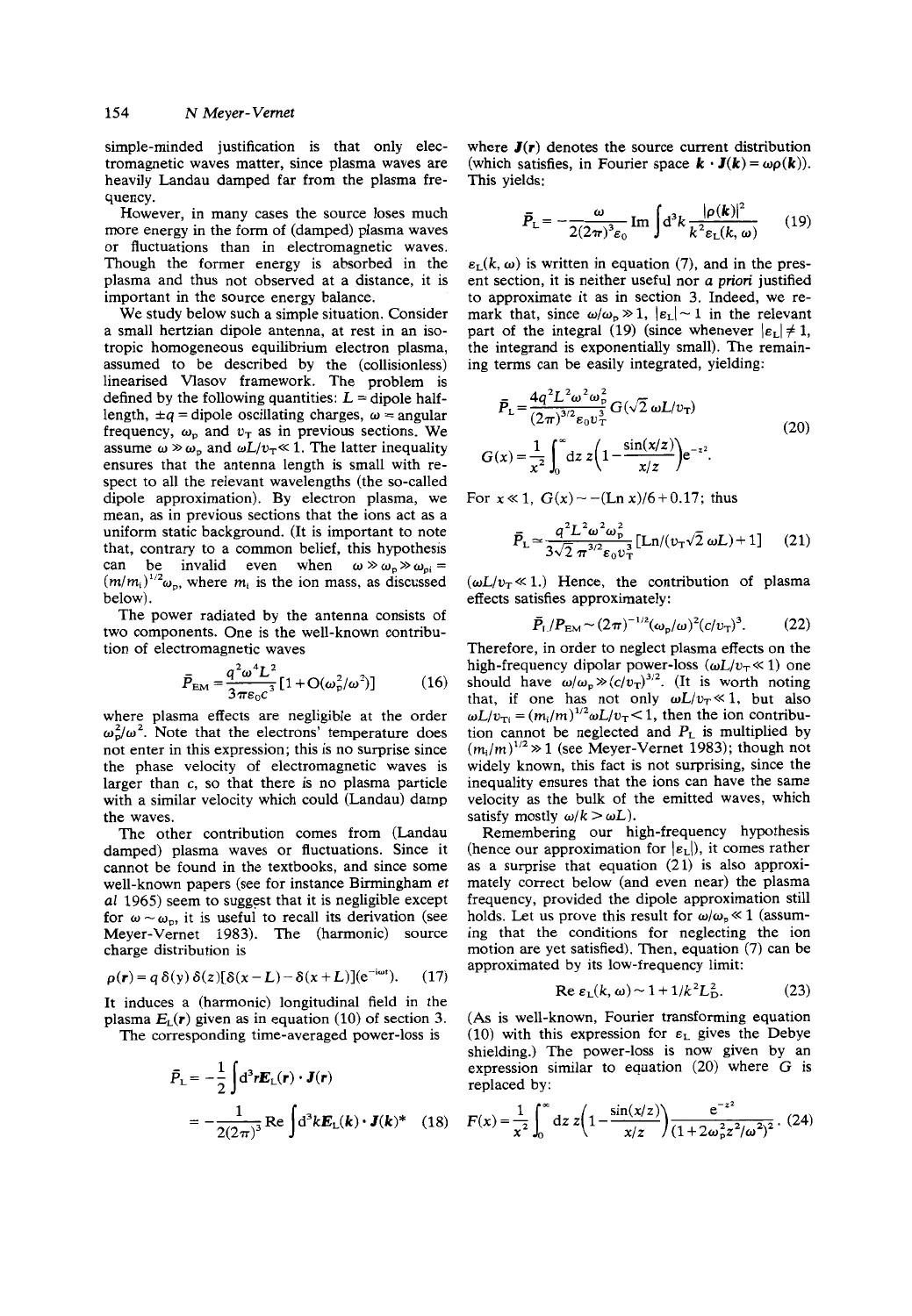The dipole approximation below  $\omega_p$  requires  $x\omega_p/\omega \ll 1$  (thus  $L/L_p \ll 1$ ). This ensures  $F(x) \sim$  $G(x)$ , so that equation (21) still approximately holds.

It is useful to comment **on** the significance of the length **L.** First, if **L** is smaller than the critical impact parameter defined in section **3,** the integral in equation (20) should be cut at  $k_{\text{max}} \sim 1/b$ ; practically, this changes only logarithmically the final result. **In** the limiting case of an infinitesimal dipole, equation **(19)** yields integrals analogous to those appearing for plasma bremsstrahlung calculations (Dawson and Oberman **1962).** 

Second, what happens if the antenna size is such that the dipole approximation does not hold? This is not an academic question since practical macroscopic antennas, though often smaller than the wavelengths in vacuum for the radio-frequency range, are seldom small at the scale of the Debye length in usual plasmas. Then, the problem becomes more difficult since the actual geometry of the antenna must be taken into account, but a preliminary idea can be obtained by looking at equation (20). Let us assume for instance  $\omega L/v_{\rm r}$   $\gg$ 1; using  $G(x) \sim 1/(2x^2)$ , we obtain a very different value for the high-frequency power-loss

$$
\bar{P}_{\rm L} \simeq \frac{q^2 \omega_{\rm p}^2}{(2\pi)^{3/2} \varepsilon_0 v_{\rm T}}\tag{25}
$$

for  $\omega/\omega_p \gg 1$  and  $\omega L/v_T \gg 1$ . Similarly, equation (24) yields a very different value for the low-frequency power-loss. This is not surprising, since large *L*  means that small *k* plays a dominant role (see equation **(19)),** which is the range where the plasma temporal dispersion is most important. This explains why the behaviour of long antennas in plasmas is much more frequency sensitive than that of short ones. The difference is most important at  $\omega \geq \omega_{p}$ . There,  $\varepsilon_{L}$  can be approximated by equation **(8)** and allowing for large *L* (small *k)* yields a spike in the losses, so much sharper as *L* is larger (see for instance Kuehl **1967).** 

Finally, we note that the above features have useful practical applications when the antenna is used as a passive 'thermometer', instead of an emitter. Knowing the radiation resistance (which stems from the above values), the noise measured by a passive antenna can be used to deduce the plasma temperature from Nyquist theorem (see for instance Sitenko **1967).** Then, one must be careful in remembering that the resistance depends itself on the temperature, contrary to what happens when there are only electromagnetic waves. In particular, the noise may be a decreasing function of the temperature (deduce the resistance from equation **(21)** and use Nyquist theorem). So, the physical intuition acquired with antennas in vacuum must not be used in plasmas.

Here comes the real surprise of this section, and

this is a historical one. The main relevant results **on**  antennas in isotropic plasmas were obtained nearly twenty years ago (see the pioneering works by Cohen **1962,** Fejer **1964,** Balmain **1965** and Kuehl **1966).** It was subsequently suggested (Andronov **1966,** De Pazzis **1969)** to use these results to measure plasma parameters and to this aim they were extended to nonthermal stable plasmas (Fejer and Kan **1969).** Nevertheless, when this stable plasma noise was recently measured in the solar wind and planetary magnetospheres, it was not always recognised as such and attributed instead to instabilities, which were indeed more exciting. *So,*  the surprise is not to discover that antennas in plasma behave differently than when in a vacuum; it is that it was so difficult to convince some wellknown geophysicists of this fact (see the geophysical papers quoted in Meyer-Vernet **1979** and Couturier *et a1* **1981).** 

## **5. Conclusion**

We have given a few examples where the lack of care in reasoning or out-of-context 'well-known' ideas yield incorrect results for radiation in stable plasmas. Some (in sections **3** or **4)** have led (and continue to lead) to erroneous and irrelevant papers in reputable scientific journals. Others are harmless and appear rather as surprises in the results of calculations, due to insufficient thinking in advance, as often occurs in physics (see Peierls **1979).** 

Both cases are of pedagogical value. They show the dangers of using improper generalisations or blindly trusting the textbooks, and ilustrate the difficult art of choosing a correct approximation. Returning to plasma physics, it is hoped that the present paper may convince students to ensure that they have properly understood stable and linear plasmas, before attacking the more fashionable subject of plasma instabilities.

#### **Acknowledgment**

I have borrowed the title of this paper from a very nice and stimulating book by R Peierls.

#### **References**

- Abramowitz M and Stegun **I** A 1965 *Handbook* of *Mathematical Functions* (New York: Dover)
- Andronov A A 1966 *Komich. Issled.* **4** 558
- Balmain **K** *G* 1965 *J. Res. Nat. Bur. Stand.* D *69* 559
- Birmingham T, Dawson J and Oberman C 1965 *Phys. Fluids 8* 297
- Chandrasekar *S* 1943 *Rev. Mod. Phys.* **15** 1
- Clemmow P C and Dougherty **J** P 1969 *Elec-*
- *trodynamics* of *Particles and Plasmas* (London: Addison-Wesley)<br>Cohen M 1961 Phys. Rev. 123 711 Clemmow P C and Dougherty J P 1969 Electrodynamics of Particles and Plasmas (London:<br>
Addison-Wesley)<br>
Cohen M 1961 Phys. Rev. **123** 711<br>
— 1962 Phys. Rev. **126** 398<br>
Couturier P, Hoang S, Meyer-Vernet N and Steinberg J
- 
- 
- **L** 1981 *J. Geophys. Res. 86* 11127